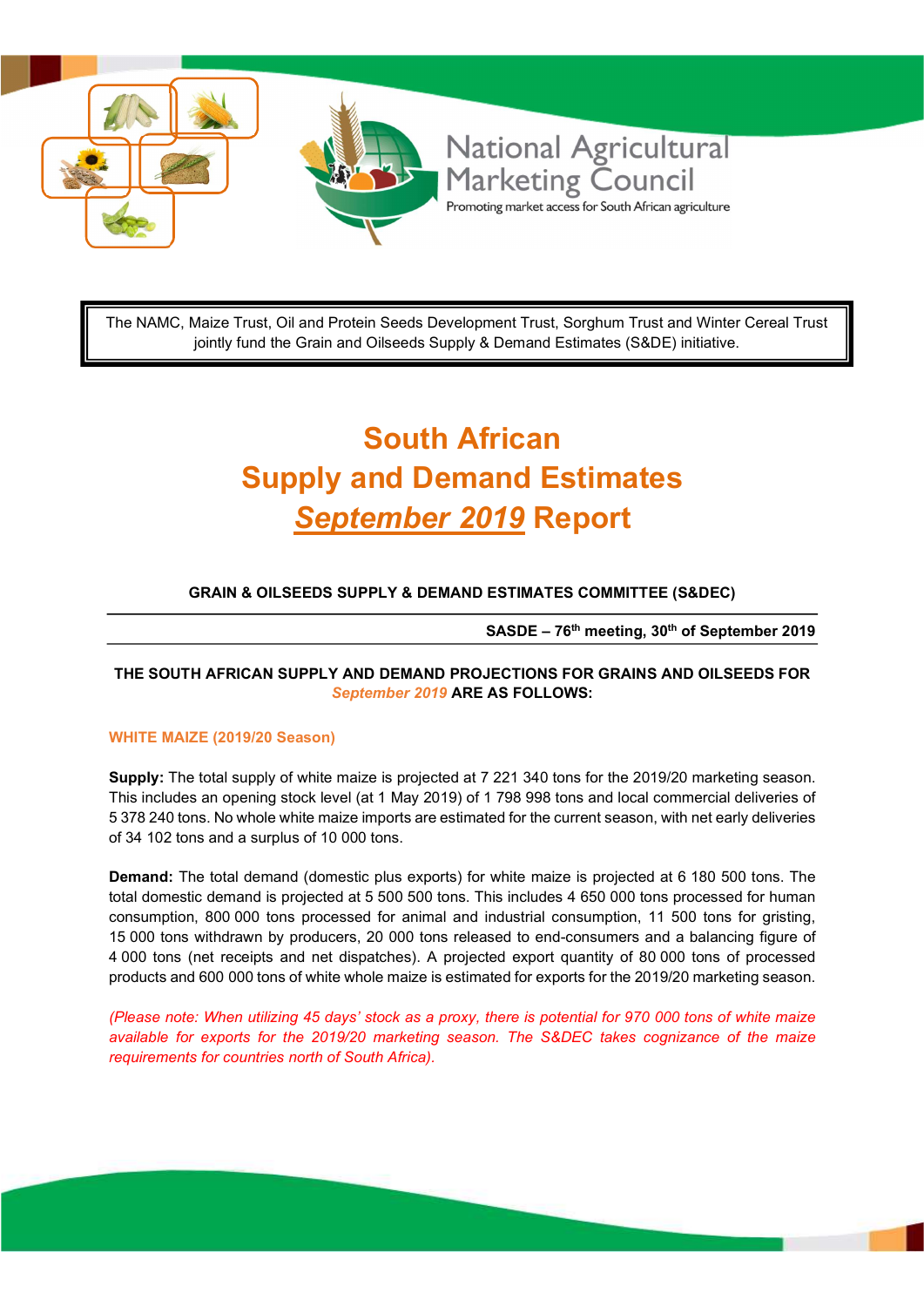Stock levels: The projected closing stock level at 30 April 2020 is estimated at 1 040 840 tons. At an average processed quantity of 455 125 tons per month, this represents available stock levels for 2.3 months or 70 days.

#### YELLOW MAIZE (2019/20 Season)

Supply: The total supply of yellow maize is projected at 6 613 763 tons for the 2019/20 marketing season. This includes an opening stock (at 1 May 2019) of 864 088 tons and local commercial deliveries of 5 192 720 tons. Yellow maize imports of 470 000 tons are estimated for the current season, early deliveries of 68 955 tons and a surplus of 18 000 tons.

Demand: The total demand (domestic plus exports) for yellow maize is projected at 6 026 500 tons. The total domestic demand is projected at 5 581 500 tons. This includes 580 000 tons processed for human consumption, 4 800 000 tons processed for animal and industrial consumption, 11 500 tons for gristing, 50 000 tons withdrawn by producers, 130 000 tons released to end-consumers and a balancing figure of 10 000 tons (net receipts and net dispatches). A projected export quantity of 145 000 tons of processed products and 300 000 tons of yellow whole maize is estimated for exports for the 2019/20 marketing season.

Stock levels: The projected closing stock level at 30 April 2020 is estimated at 587 263 tons. At an average processed quantity of 449 292 tons per month, this represents available stock levels for 1.3 months or 40 days.

#### TOTAL MAIZE (2019/20 Season)

Supply: The total supply of maize is projected at 13 835 103 tons for the 2019/20 marketing season. This includes an opening stock (at 1 May 2019) of 2 663 086 tons and local commercial deliveries of 10 570 960 tons. Whole maize imports of 470 000 tons are estimated, with early deliveries of 103 057 tons and a surplus of 28 000 tons.

Demand: The total demand (domestic plus exports) for maize is projected at 12 207 000 tons. The total domestic demand is projected at 11 082 000 tons. This includes 5 230 000 tons processed for human consumption, 5 600 000 tons processed for animal and industrial consumption, 23 000 tons for gristing, 65 000 tons withdrawn by producers, 150 000 tons released to end-consumers and a balancing figure of 14 000 tons (net receipts and net dispatches). A projected export quantity of 225 000 tons of processed products and 900 000 tons of total whole maize is estimated for exports for the 2019/20 marketing season.

Stock levels: The projected closing stock level at 30 April 2020 is estimated at 1 628 103 tons. At an average processed quantity of 904 417 tons per month, this represents available stock levels for 1.8 months or 55 days.

See Appendix 1 for detailed S&D table. An explanation of terms and calculations is available on the NAMC website (http://www.namc.co.za).

#### SWEET SORGHUM (2019/20 Season)

Supply: The total supply of sweet sorghum is projected at 170 654 tons for the 2019/20 marketing season. This includes an opening stock level (at 1 March 2019) of 34 954 tons, local commercial deliveries of 95 000 tons, imports of 40 200 tons for South Africa and a sweet sorghum surplus of 500 tons.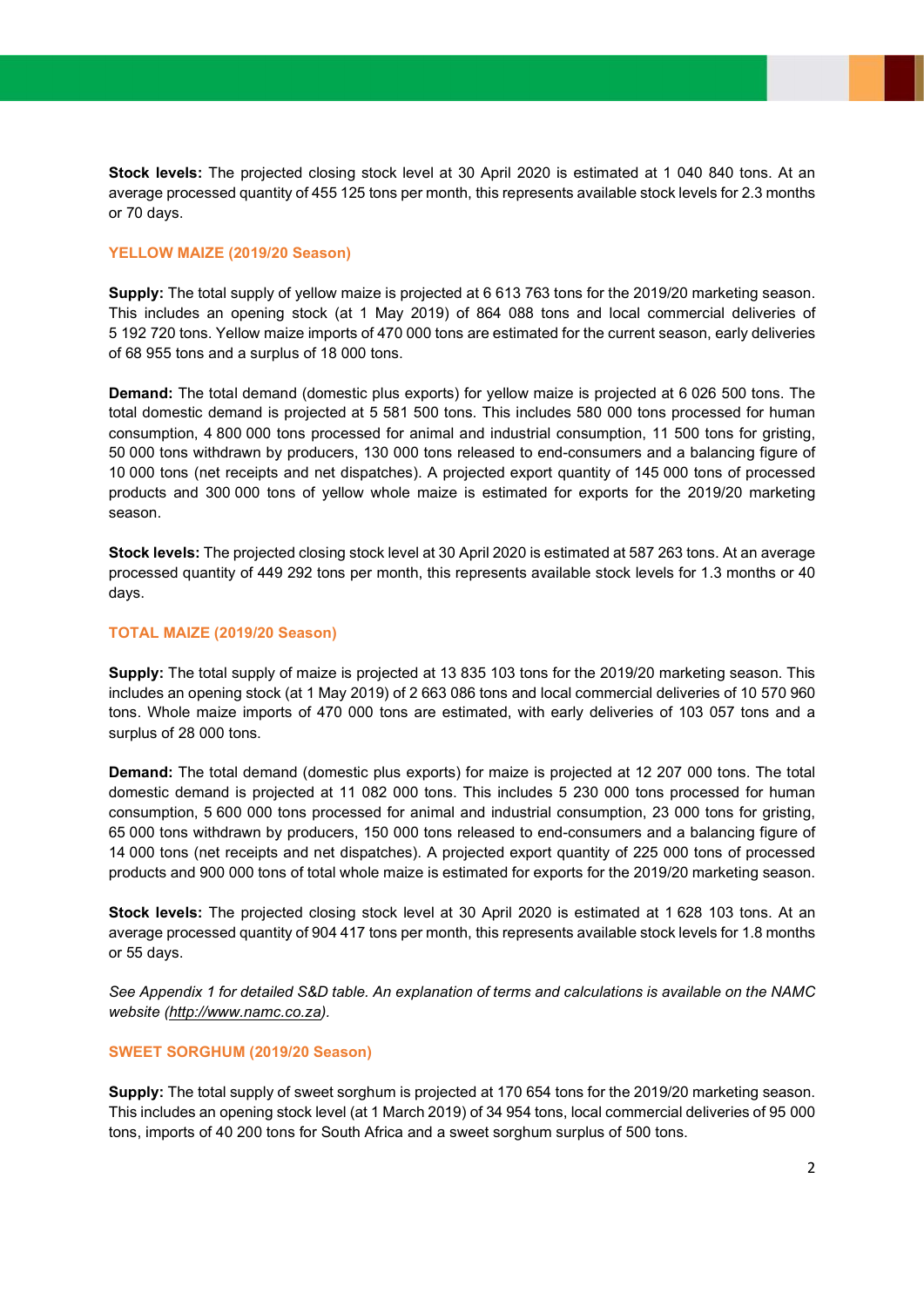Demand: The total demand (domestic plus exports) for sweet sorghum is projected at 143 950 tons. This includes 2 500 tons for indoor malting, 23 000 tons for floor malting, 100 000 tons for meal, rice and grits, 9 150 tons for feed, 900 tons withdrawn by producers, 900 tons released to end consumers, and a balancing figure of 500 tons (net receipts and net dispatches). A projected export quantity of 7 000 tons of sweet sorghum is estimated for exports for the 2019/20 marketing season.

Stock levels: The projected closing stock level at 28 February 2020 is estimated at 26 704 tons. At an average processed quantity of 11 221 tons per month, this represents available stock levels for 2.4 months or 72 days.

#### BITTER SORGHUM (2019/20 Season)

Supply: The total supply of bitter sorghum is projected 61 856 tons for the 2019/20 marketing season. This includes an opening stock level (at 1 March 2019) of 16 906 tons, local commercial deliveries of 44 350 tons, bitter sorghum imports of 400 tons and a surplus of 200 tons for South Africa.

Demand: The total demand (domestic plus exports) for bitter sorghum is projected at 40 600 tons. This includes 8 500 tons for indoor malting, 26 500 tons for floor malting, 2 500 tons for meal, rice and grits, 1 500 tons for feed, 400 tons withdrawn by producers, 50 tons released to end consumers, a balancing figure of 150 tons (net receipts and net dispatches), and a zero deficit. A projected export quantity of 1 000 tons of bitter sorghum is estimated for exports for the 2019/20 marketing season.

Stock levels: The projected closing stock level at 28 February 2020 is estimated at 21 256 tons. At an average processed quantity of 3 250 tons per month, this represents available stock levels for 6.5 months or 199 days.

#### TOTAL SORGHUM (2019/20 Season)

Supply: The total supply of sorghum is projected at 232 510 tons for the 2019/20 marketing season. This includes an opening stock level (at 1 March 2019) of 51 860 tons, local commercial deliveries of 139 350 tons, sorghum imports of 40 600 tons for South Africa with a surplus of 700 tons.

Demand: The total demand (domestic plus exports) for sorghum is projected at 184 550 tons. This includes 11 000 tons for indoor malting, 49 500 tons for floor malting, 102 500 tons for meal, rice and grits, 10 650 tons for feed, 1 300 tons withdrawn by producers, 950 tons released to end consumers, a balancing figure of 650 tons (net receipts and net dispatches), and a zero deficit. A projected export quantity of 8 000 tons of total sorghum is estimated for exports for the 2019/20 marketing season.

Stock levels: The projected closing stock level at 28 February 2020 is estimated at 47 960 tons. At an average processed quantity of 14 471 tons per month, this represents available stock levels for 3.3 months or 101 days.

See Appendix 2 for detailed S&D table.

#### WHEAT (2018/19 Season)

Supply: The total supply of wheat is projected at 3 978 034 tons for the 2018/19 marketing season. This includes an opening stock level (at 1 October 2018) of 721 534 tons, local commercial deliveries of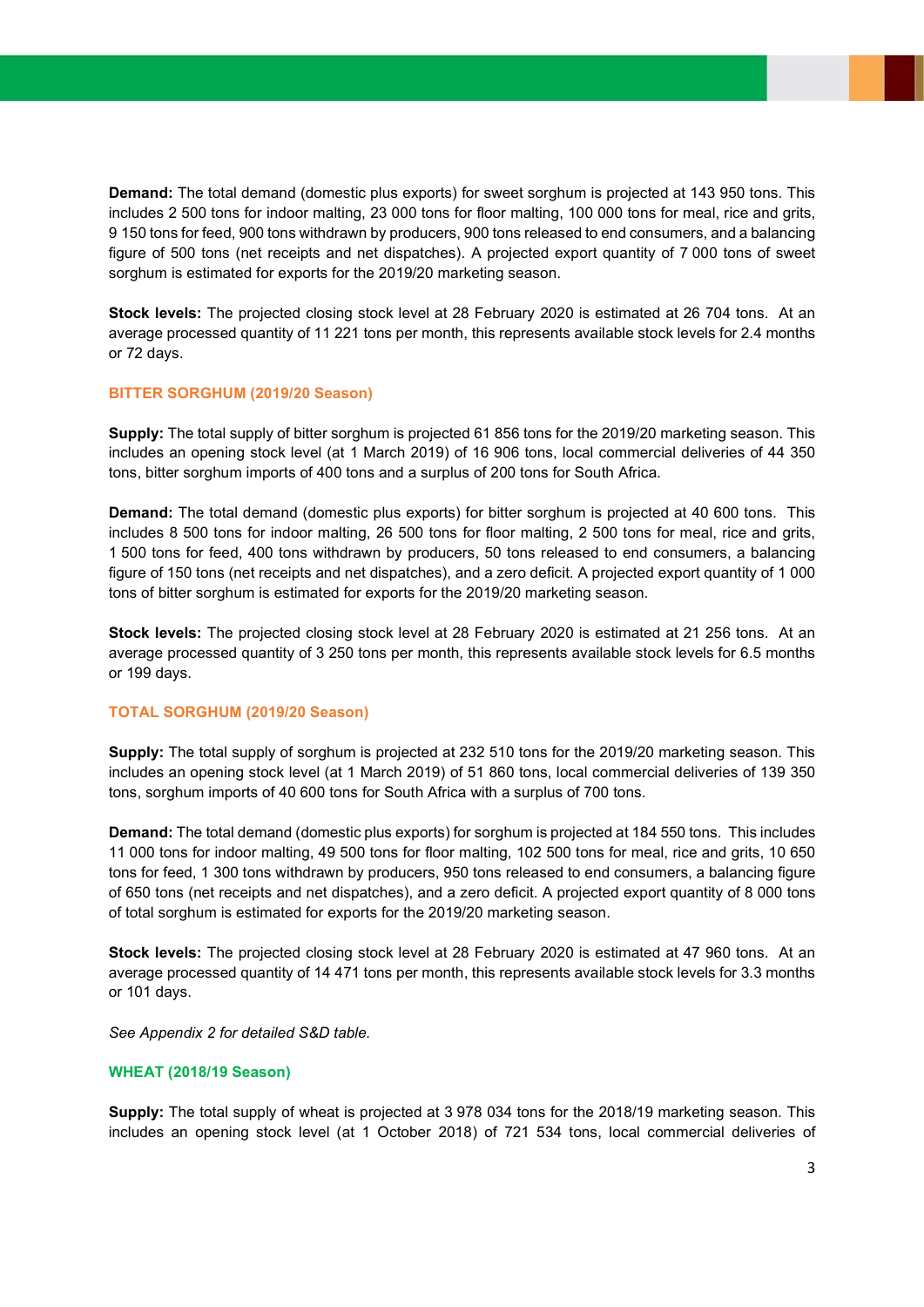1 846 500 tons, whole wheat imports estimated for South Africa of 1 400 000 tons and a surplus of 10 000 tons.

Demand: The total demand (domestic plus exports) for wheat is projected at 3 402 525 tons. This includes 3 250 000 tons processed for human consumption, 3 000 tons processed for animal consumption, 1 000 tons withdrawn by producers, 2 300 tons released to end consumers, 19 225 tons projected seed for planting purposes and a balancing figure of 4 000 tons (net receipts and net dispatches). A projected export quantity of 11 000 tons processed products and 112 000 tons whole wheat is estimated for exports for the 2018/19 marketing season.

Stock levels: The projected closing stock level at 30 September 2019 is estimated at 575 509 tons. At an average processed quantity of 271 083 tons per month, this represents available stock levels for 2.1 months or 65 days.

#### WHEAT (2019/20 Season)

Supply: The total supply of wheat is projected at 3 954 679 tons for the 2019/20 marketing season. This includes an opening stock level (at 1 October 2019) of 575 509 tons, local commercial deliveries of 1 771 170 tons, whole wheat imports estimated for South Africa of 1 600 000 tons and a surplus of 8 000 tons.

Demand: The total demand (domestic plus exports) for wheat is projected at 3 421 300 tons. This includes 3 270 000 tons processed for human consumption, 3 000 tons processed for animal consumption, 1 000 tons withdrawn by producers, 2 100 tons released to end consumers, 20 000 tons projected seed for planting purposes and a balancing figure of 4 200 tons (net receipts and net dispatches). A projected export quantity of 11 000 tons processed products and 110 000 tons whole wheat is estimated for exports for the 2019/20 marketing season.

Stock levels: The projected closing stock level at 30 September 2020 is estimated at 533 379 tons. At an average processed quantity of 272 750 tons per month, this represents available stock levels for 2.0 months or 59 days.

See Appendix 3 for detailed S&D table.

#### SUNFLOWER SEED (2019/20 Season)

Supply: The total supply of sunflower seed is projected at 848 105 tons for the 2019/20 marketing season. This includes an opening stock level (at 1 March 2019) of 120 165 tons, local commercial deliveries of 680 940 tons, sunflower seed imports of 40 000 tons for South Africa and a surplus of 7 000 tons.

Demand: The total demand (domestic plus exports) for sunflower seed is projected at 754 450 tons. This includes 1 500 tons processed for human consumption, 6 000 tons processed for animal consumption, 740 000 tons for crush (oil and oilcake), 500 tons withdrawn by producers, 1 200 tons released to end consumers, 3 200 tons seed for planting purposes and a balancing figure of 1 500 tons (net receipts and net dispatches). A quantity of 500 tons is estimated for exports for the 2019/20 marketing season.

Stock levels: The projected closing stock level at 28 February 2020 is estimated at 93 655 tons. At an average processed quantity of 62 296 tons per month, this represents available stock levels for 1.5 months or 46 days.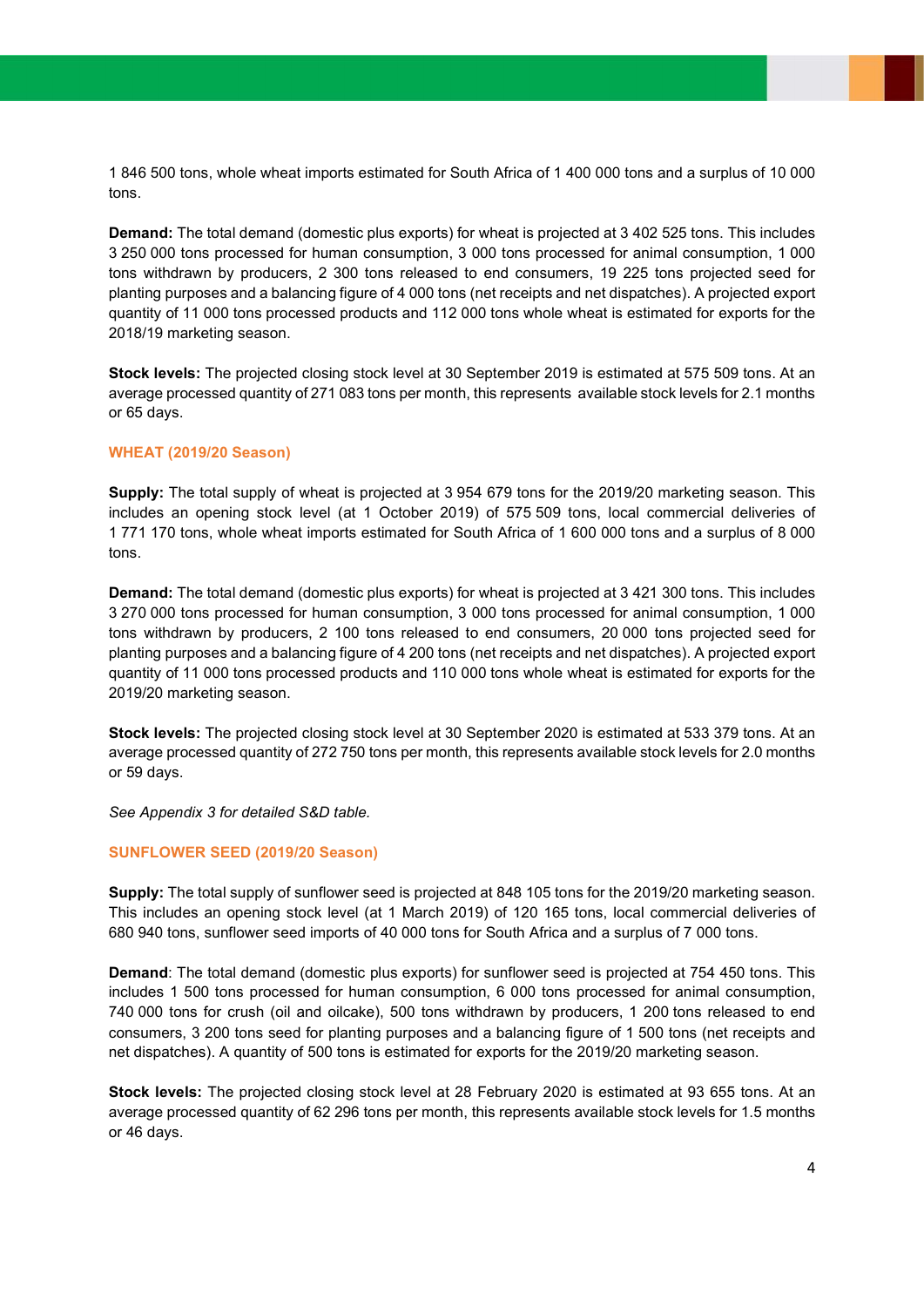#### See Appendix 4 for detailed S&D table.

#### SOYBEANS (2019/20 Season)

Supply: The total supply of soybeans is projected at 1 656 586 tons for the 2019/20 marketing season. This includes an opening stock level (at 1 March 2019) of 502 241 tons, local commercial deliveries of 1 140 345 tons, soybean import of 9 000 tons for South Africa and a surplus of 5 000 tons.

Demand: The total demand (domestic plus exports) for soybeans is projected at 1 432 300 tons. This includes 25 500 tons processed for human consumption, 230 000 tons processed for animal (full fat) consumption, 1 160 000 tons for crush (oil and oilcake), 750 tons withdrawn by producers, 450 tons released to end consumers, 11 000 tons seed for planting purposes, and a balancing figure of 600 tons (net receipts and net dispatches). A quantity of 4 000 tons soybeans is estimated for exports for the 2019/20 marketing season.

Stock levels: The projected closing stock level at 28 February 2020 is estimated at 224 286 tons. At an average processed quantity of 117 958 tons per month, this represents available stock levels for 1.9 months or 58 days.

See Appendix 5 for detailed S&D table.

PLEASE NOTE: The October 2019 SASDE Report will be released on the 28<sup>th</sup> of October 2019.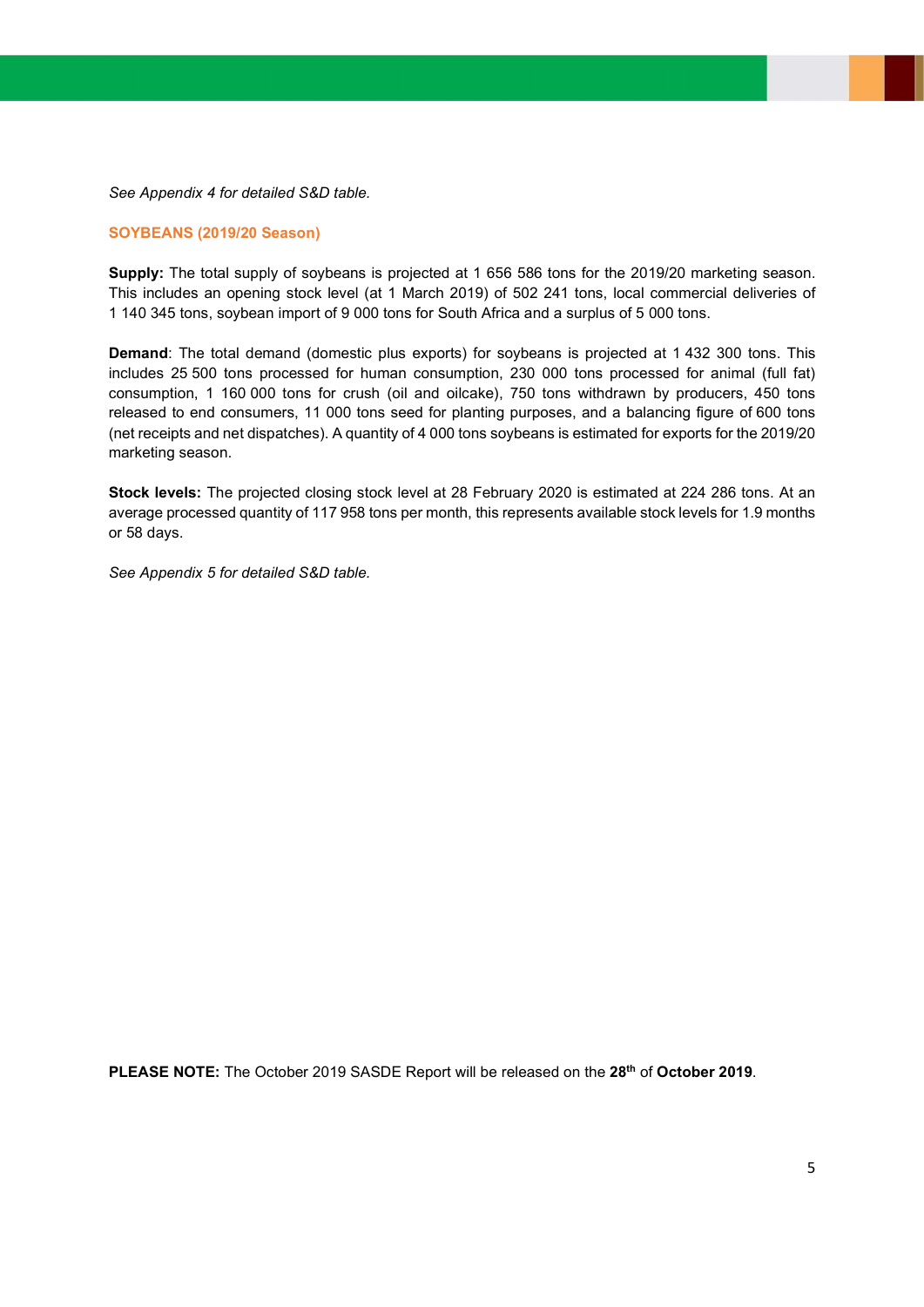|   |                                                                    |                      | <b>White Maize</b>               |                             | <b>Yellow Maize</b>              |                      | <b>Total Maize</b>              |
|---|--------------------------------------------------------------------|----------------------|----------------------------------|-----------------------------|----------------------------------|----------------------|---------------------------------|
|   | <b>Marketing season</b>                                            | Final<br>for 2018/19 | <b>Projection for</b><br>2019/20 | <b>Final</b><br>for 2018/19 | <b>Projection for</b><br>2019/20 | Final<br>for 2018/19 | <b>Projection fo</b><br>2019/20 |
|   |                                                                    | tons                 | tons                             | tons                        | tons                             | tons                 | tons                            |
|   | CEC (Crop Estimate)                                                | 6,540,000            | 5,538,240                        | 5,970,000                   | 5,542,720                        | 12,510,000           | 11,080,960                      |
| 2 | CEC (Retention)                                                    | 0                    | 160,000                          | 0                           | 350,000                          | 0                    | 510,000                         |
| 3 | Min: Early deliveries<br>for current season<br>$(March + April)^*$ | 0                    | 85,898                           | 0                           | 181,045                          | 0                    | 266,943                         |
| 4 | Plus: Early deliveries<br>for next season (March<br>+ April)**     | 0                    | 120,000                          | 0                           | 250,000                          | 0                    | 370,000                         |
| 5 | <b>Available for the</b><br>commercial market                      | 6,540,000            | 5,412,342                        | 5,970,000                   | 5,261,675                        | 12,510,000           | 10,674,017                      |

|  |  |  | Appendix 1: Detailed S & D table for White, Yellow and Total Maize - September 2019 |
|--|--|--|-------------------------------------------------------------------------------------|
|  |  |  |                                                                                     |

| <b>White Maize</b> |                                  |                             | <b>Yellow Maize</b>              |  |                             | <b>Total Maize</b>               |
|--------------------|----------------------------------|-----------------------------|----------------------------------|--|-----------------------------|----------------------------------|
| nal<br>018/19      | <b>Projection for</b><br>2019/20 | <b>Final</b><br>for 2018/19 | <b>Projection for</b><br>2019/20 |  | <b>Final</b><br>for 2018/19 | <b>Projection for</b><br>2019/20 |
| ns                 | tons                             | tons                        | tons                             |  | tons                        | tons                             |
| 0,000              | 5,538,240                        | 5,970,000                   | 5,542,720                        |  | 12,510,000                  | 11,080,960                       |
| 0                  | 160,000                          | 0                           | 350,000                          |  | 0                           | 510,000                          |
| 0                  | 85,898                           | 0                           | 181,045                          |  | 0                           | 266,943                          |
| 0                  | 120,000                          | 0                           | 250,000                          |  | 0                           | 370,000                          |
| 0,000              | 5,412,342                        | 5,970,000                   | 5,261,675                        |  | 12,510,000                  | 10,674,017                       |
|                    |                                  |                             |                                  |  |                             |                                  |
| 8,653              | 1,798,998                        | 1,260,823                   | 864,088                          |  | 3,689,476                   | 2,663,086                        |
| 8,941              | 5,378,240                        | 5,674,911                   | 5,192,720                        |  | 11,983,852                  | 10,570,960                       |
| 0                  | 0                                | 171,622                     | 470,000                          |  | 171,622                     | 470,000                          |
| 0                  | 34,102                           | 0                           | 68,955                           |  | 0                           | 103,057                          |
| 403                | 10,000                           | 20,770                      | 18,000                           |  | 22,173                      | 28,000                           |
| 8,997              | 7,221,340                        | 7,128,126                   | 6,613,763                        |  | 15,867,123                  | 13,835,103                       |
|                    |                                  |                             |                                  |  |                             |                                  |

| 6  | <b>SUPPLY</b>            |           |           |           |           |            |            |
|----|--------------------------|-----------|-----------|-----------|-----------|------------|------------|
|    | Opening stock (1 May)    | 2,428,653 | 1,798,998 | 1,260,823 | 864,088   | 3,689,476  | 2,663,086  |
| 8  | Producer deliveries      | 6,308,941 | 5,378,240 | 5,674,911 | 5,192,720 | 11,983,852 | 10,570,960 |
| 9  | Imports for South Africa |           |           | 171,622   | 470,000   | 171.622    | 470,000    |
| 10 | Early deliveries (Net)   |           | 34,102    |           | 68.955    |            | 103,057    |
| 11 | <b>Surplus</b>           | 1.403     | 10.000    | 20.770    | 18.000    | 22,173     | 28,000     |
| 12 | <b>Total Supply</b>      | 8,738,997 | 7,221,340 | 7,128,126 | 6,613,763 | 15,867,123 | 13,835,103 |

| 13 | <b>DEMAND</b>                            |           |           |           |           |            |            |
|----|------------------------------------------|-----------|-----------|-----------|-----------|------------|------------|
| 14 | <b>Processed for the</b><br>local market | 6,283,320 | 5,461,500 | 4,407,657 | 5,391,500 | 10,690,977 | 10,853,000 |
| 15 | ⊪human                                   | 4.594.123 | 4,650,000 | 566,649   | 580,000   | 5.160.772  | 5,230,000  |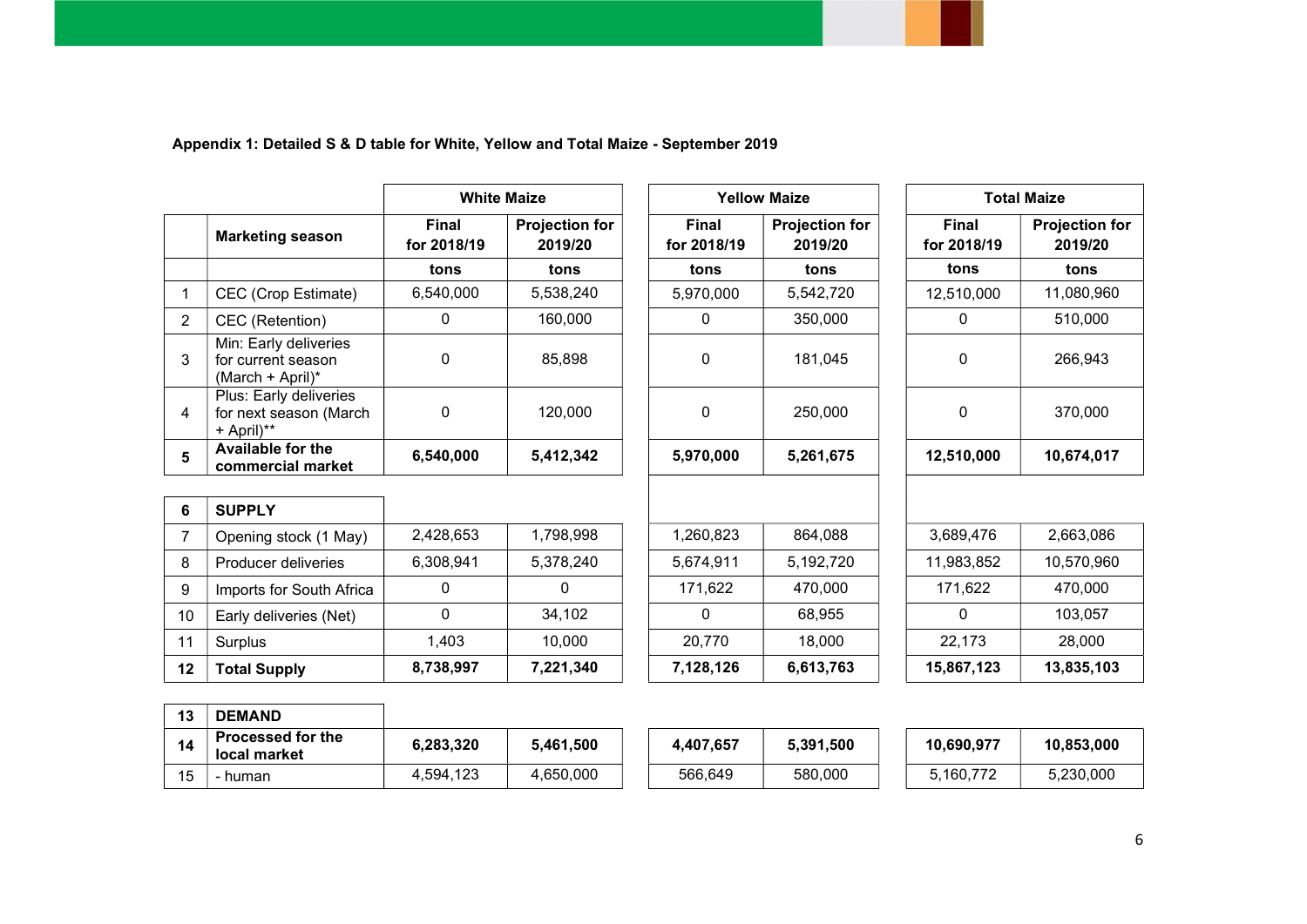|    |                                |                             | <b>White Maize</b>               |                             | <b>Yellow Maize</b>              |                             | <b>Total Maize</b>               |
|----|--------------------------------|-----------------------------|----------------------------------|-----------------------------|----------------------------------|-----------------------------|----------------------------------|
|    | <b>Marketing season</b>        | <b>Final</b><br>for 2018/19 | <b>Projection for</b><br>2019/20 | <b>Final</b><br>for 2018/19 | <b>Projection for</b><br>2019/20 | <b>Final</b><br>for 2018/19 | <b>Projection for</b><br>2019/20 |
|    |                                | tons                        | tons                             | tons                        | tons                             | tons                        | tons                             |
| 16 | - animal and industrial        | 1,677,236                   | 800,000                          | 3,829,944                   | 4,800,000                        | 5,507,180                   | 5,600,000                        |
| 17 | - gristing                     | 11,961                      | 11,500                           | 11,064                      | 11,500                           | 23,025                      | 23,000                           |
| 18 | Withdrawn by prod              | 12,844                      | 15,000                           | 51,420                      | 50,000                           | 64,264                      | 65,000                           |
| 19 | Released to end-cons           | 22,946                      | 20,000                           | 128,697                     | 130,000                          | 151,643                     | 150,000                          |
| 20 | Net receipts $(-)/$ disp $(+)$ | 4,238                       | 4,000                            | 8,857                       | 10,000                           | 13,095                      | 14,000                           |
| 21 | Deficit                        | 0                           | 0                                | 0                           | 0                                | 0                           | 0                                |
| 22 | <b>Local demand</b>            | 6,323,348                   | 5,500,500                        | 4,596,631                   | 5,581,500                        | 10,919,979                  | 11,082,000                       |
| 23 | <b>Exports</b>                 | 616,651                     | 680,000                          | 1,667,407                   | 445,000                          | 2,284,058                   | 1,125,000                        |
| 24 | - products                     | 72,280                      | 80,000                           | 141,312                     | 145,000                          | 213,592                     | 225,000                          |
| 25 | - whole maize**                | 544,371                     | 600,000                          | 1,526,095                   | 300,000                          | 2,070,466                   | 900,000                          |
| 26 | <b>Total Demand</b>            | 6,939,999                   | 6,180,500                        | 6,264,038                   | 6,026,500                        | 13,204,037                  | 12,207,000                       |

| 27 | <b>Closing Stock (30</b><br>Apr) | 1,798,998 | 1,040,840 | 864,088 | 587,263 | 2,663,086 | 1,628,103 |
|----|----------------------------------|-----------|-----------|---------|---------|-----------|-----------|
| 28 | - processed p/month              | 523.610   | 455.125   | 367,305 | 449.292 | 890.915   | 904.417   |
| 29 | - months' stock                  | 3.4       | 2.3       | 2.4     | 1.3     | 3.0       | 1.8       |
| 30 | - days' stock                    | 105       | 70        | 72      | 40      | 91        | 55        |

\*For the current marketing season early deliveries of maize which occurred during January and February 2019, are included in the 2019/20 seasons' estimate (as per CEC estimates).

\*\*The S&DEC takes cognicance of a tender awarded of 150 000 tons of white maize for delivery to Zimbabwe. The tender although allocated, the payment terms have not been finalized, hence not included in the calculation.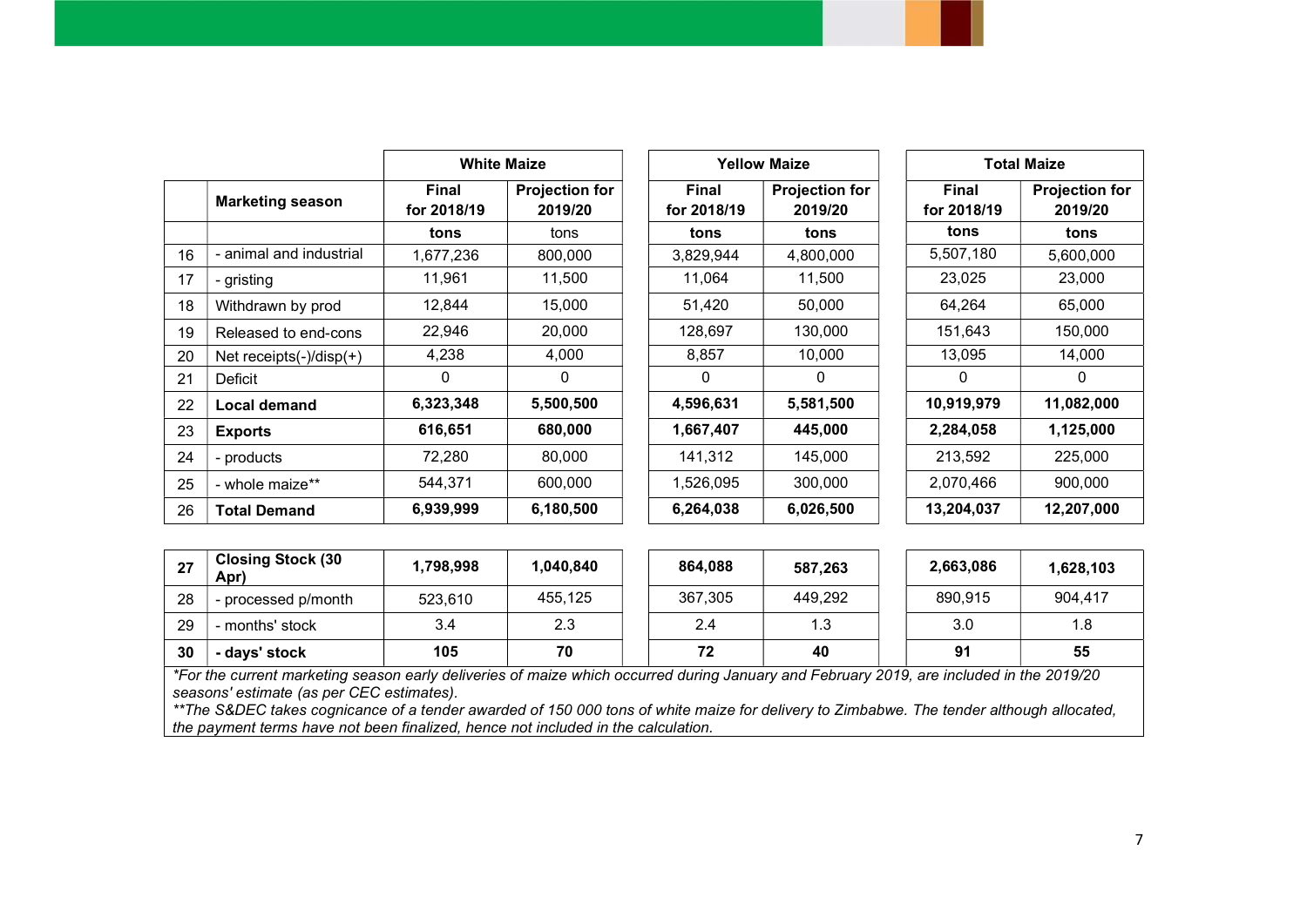|                |                                               |                             | <b>Sweet Sorghum</b>             |                             | <b>Bitter Sorghum</b>            |                             | <b>Total Sorghum</b>             |
|----------------|-----------------------------------------------|-----------------------------|----------------------------------|-----------------------------|----------------------------------|-----------------------------|----------------------------------|
|                | <b>Marketing season</b>                       | <b>Final for</b><br>2018/19 | <b>Projection for</b><br>2019/20 | <b>Final for</b><br>2018/19 | <b>Projection for</b><br>2019/20 | <b>Final for</b><br>2018/19 | <b>Projection for</b><br>2019/20 |
|                |                                               | tons                        | tons                             | tons                        | tons                             | tons                        | tons                             |
|                | CEC (Crop Estimate)                           | 65,150                      | 95,400                           | 49,850                      | 44,450                           | 115,000                     | 139,850                          |
| $\overline{2}$ | <b>CEC Retentions</b>                         | 300                         | 400                              | 150                         | 100                              | 450                         | 500                              |
| 3              | <b>Available for the</b><br>commercial market | 64,850                      | 95,000                           | 49,700                      | 44,350                           | 114,550                     | 139,350                          |
| 4              | <b>SUPPLY</b>                                 |                             |                                  |                             |                                  |                             |                                  |
| 5              | Opening stock (1 Mch)                         | 31,211                      | 34,954                           | 28,035                      | 16,906                           | 59,246                      | 51,860                           |
| 6              | Prod deliveries                               | 64,887                      | 95,000                           | 50,507                      | 44,350                           | 115,394                     | 139,350                          |
| $\overline{7}$ | Imports for South Africa                      | 43,620                      | 40,200                           | 2,119                       | 400                              | 45,739                      | 40,600                           |
| 8              | Surplus                                       | 2,955                       | 500                              | 0                           | 200                              | 2,955                       | 700                              |
| 9              | <b>Total Supply</b>                           | 142,673                     | 170,654                          | 80,661                      | 61,856                           | 223,334                     | 232,510                          |
|                |                                               |                             |                                  |                             |                                  |                             |                                  |
| 10             | <b>DEMAND</b>                                 |                             |                                  |                             |                                  |                             |                                  |
| 11             | <b>Processed</b>                              | 99,131                      | 134,650                          | 55,613                      | 39,000                           | 154,744                     | 173,650                          |
| 12             | - Indoor malting                              | 618                         | 2,500                            | 9,121                       | 8,500                            | 9,739                       | 11,000                           |
| 13             | - Floor malting                               | 10,569                      | 23,000                           | 36,044                      | 26,500                           | 46,613                      | 49,500                           |
| 14             | - Meal, rice & grits                          | 79,316                      | 100,000                          | 8,399                       | 2,500                            | 87,715                      | 102,500                          |
| 15             | - Pet Food                                    | 850                         | 850                              | 0                           | $\mathbf 0$                      | 850                         | 850                              |
| 16             | - Poultry feed                                | 5,615                       | 5,800                            | 985                         | 1,000                            | 6,600                       | 6,800                            |
| 17             | - Livestock feed                              | 2,163                       | 2,500                            | 1,064                       | 500                              | 3,227                       | 3,000                            |

# Appendix 2: Detailed S & D table for Sorghum - September 2019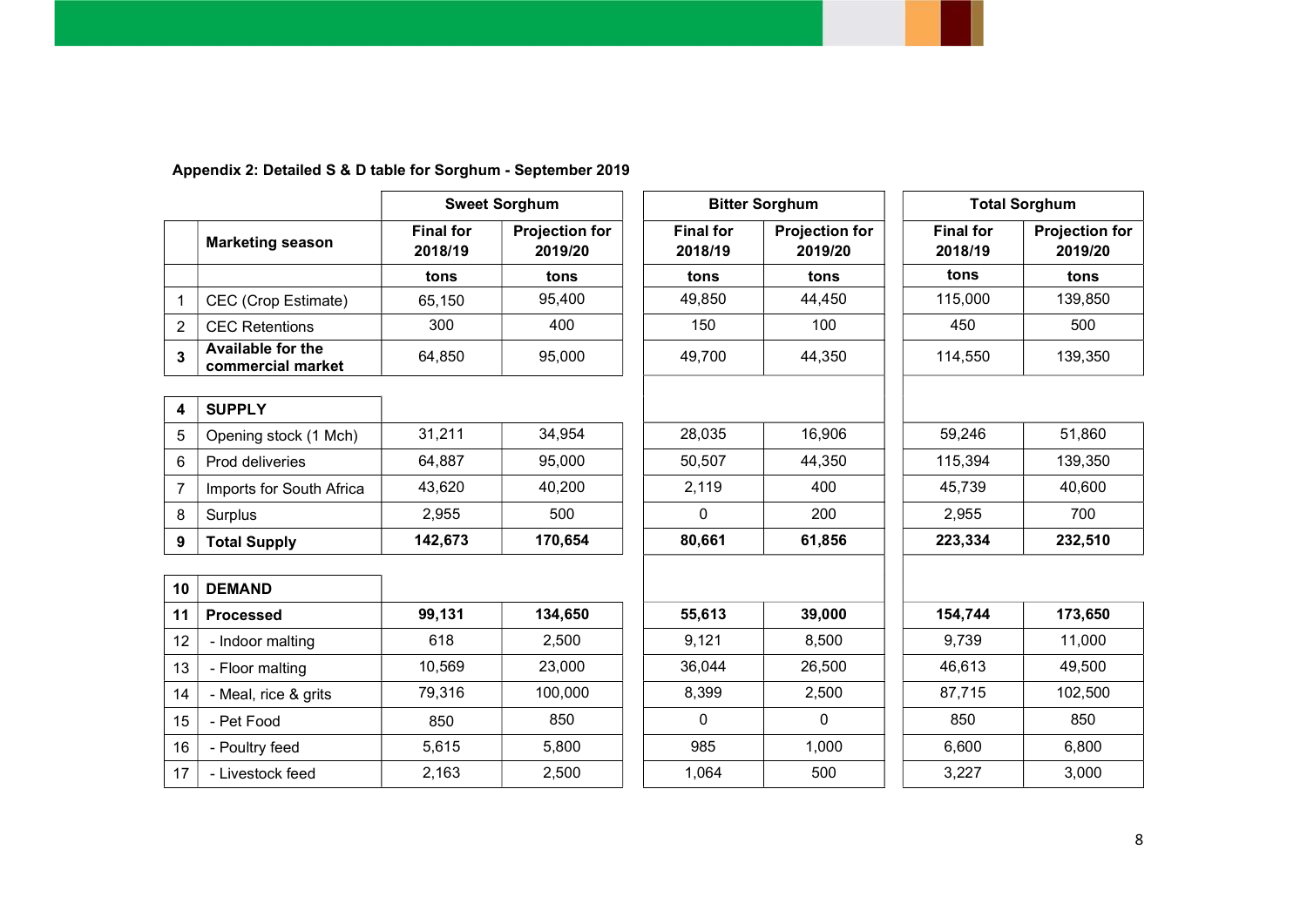|    |                                |                             | <b>Sweet Sorghum</b>             |                             | <b>Bitter Sorghum</b>            |                             | <b>Total Sorghum</b>             |
|----|--------------------------------|-----------------------------|----------------------------------|-----------------------------|----------------------------------|-----------------------------|----------------------------------|
|    | <b>Marketing season</b>        | <b>Final for</b><br>2018/19 | <b>Projection for</b><br>2019/20 | <b>Final for</b><br>2018/19 | <b>Projection for</b><br>2019/20 | <b>Final for</b><br>2018/19 | <b>Projection for</b><br>2019/20 |
|    |                                | tons                        | tons                             | tons                        | tons                             | tons                        | tons                             |
| 18 | Bio-fuel                       | 0                           | 0                                | $\Omega$                    | 0                                | 0                           | 0                                |
| 19 | Withdrawn by prod              | 644                         | 900                              | 388                         | 400                              | 1,032                       | 1,300                            |
| 20 | Released to end-cons           | 740                         | 900                              | 26                          | 50                               | 766                         | 950                              |
| 21 | Net receipts $(-)/$ disp $(+)$ | 383                         | 500                              | 500                         | 150                              | 883                         | 650                              |
| 22 | Deficit                        | 0                           | 0                                | 4,567                       | $\Omega$                         | 4,567                       | 0                                |
| 23 | Exports                        | 6,821                       | 7,000                            | 2,661                       | 1,000                            | 9,482                       | 8,000                            |
| 24 | <b>Total Demand</b>            | 107,719                     | 143,950                          | 63,755                      | 40,600                           | 171,474                     | 184,550                          |

| 25 | <b>Ending Stock (28/29</b><br>Feb) | 34,954 | 26.704 | 16.906 | 21,256 | 51.860 | 47,960 |  |
|----|------------------------------------|--------|--------|--------|--------|--------|--------|--|
| 26 | - processed p/month                | 8,261  | 11,221 | 4.634  | 3,250  | 12,895 | 14,471 |  |
| 27 | - months' stock                    | 4.2    | 2.4    | 3.6    | 6.5    | 4.0    | 3.3    |  |
| 28 | - days' stock                      | 129    | 72     | 111    | 199    | 122    | 101    |  |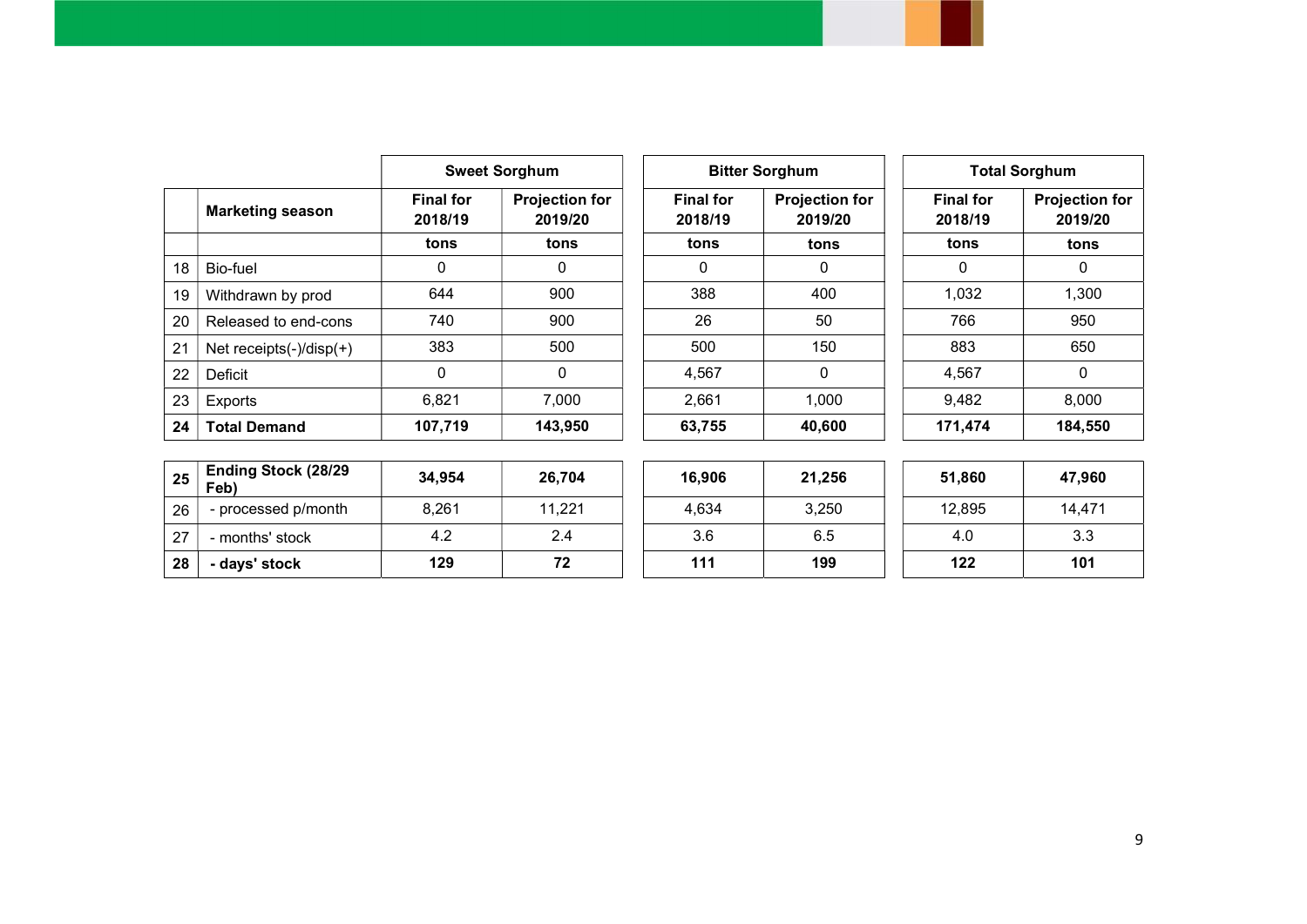|  |  |  | Appendix 3: Detailed S & D table for Wheat - September 2019 |  |
|--|--|--|-------------------------------------------------------------|--|
|--|--|--|-------------------------------------------------------------|--|

|   |                         |                             | Wheat                            |                                  |
|---|-------------------------|-----------------------------|----------------------------------|----------------------------------|
|   | <b>Marketing season</b> | <b>Final for</b><br>2017/18 | <b>Projection for</b><br>2018/19 | <b>Projection for</b><br>2019/20 |
|   |                         | tons                        | tons                             | tons                             |
|   | CEC (Crop Estimate)     | 1,535,000                   | 1,868,000                        | 1,806,170                        |
| ⌒ | CEC (Retention)         | 30,000                      | 33,000                           | 35,000                           |

|   | <b>SUPPLY</b>            |           |           |           |
|---|--------------------------|-----------|-----------|-----------|
|   | Opening stock (1 Oct)    | 341,424   | 721,534   | 575.509   |
| 5 | Prod deliveries*         | 1,547,486 | 1,846,500 | 1,771,170 |
| 6 | Imports for South Africa | 2,173,757 | 1,400,000 | 1,600,000 |
|   | Surplus                  | 5.611     | 10,000    | 8,000     |
|   | <b>Total Supply</b>      | 4,068,278 | 3,978,034 | 3,954,679 |

| 9  | <b>DEMAND</b>                  |           |           |           |
|----|--------------------------------|-----------|-----------|-----------|
| 10 | <b>Processed</b>               | 3,229,861 | 3,253,000 | 3,273,000 |
| 11 | - human                        | 3,226,649 | 3,250,000 | 3,270,000 |
| 12 | - animal                       | 3,212     | 3,000     | 3,000     |
| 13 | - gristing                     | $\Omega$  | $\Omega$  | 0         |
| 14 | Withdrawn by producers         | 884       | 1,000     | 1,000     |
| 15 | Released to end-consumers      | 1,990     | 2,300     | 2,100     |
| 16 | Seed for planting purposes     | 18,237    | 19,225    | 20,000    |
| 17 | Net receipts $(-)/$ disp $(+)$ | 4,992     | 4,000     | 4,200     |
| 18 | Deficit                        | $\Omega$  | 0         | 0         |
| 19 | <b>Exports</b>                 | 90,780    | 123,000   | 121,000   |
| 20 | - products                     | 14,931    | 11,000    | 11,000    |
| 21 | - whole wheat                  | 75,849    | 112,000   | 110,000   |
| 22 | <b>Total Demand</b>            | 3,346,744 | 3,402,525 | 3,421,300 |

| 23  | <b>Closing Stock (30 Sep)</b> | 721.534 | 575.509 | 533,379 |
|-----|-------------------------------|---------|---------|---------|
| -24 | - processed p/month           | 269,155 | 271,083 | 272,750 |
| 25  | - months' stock               | 2.7     |         | 2.0     |
| 26  | - days' stock                 | 82      | 65      | 59      |

\*Note: The producer deliveries reflect the SAGIS actual deliveries to date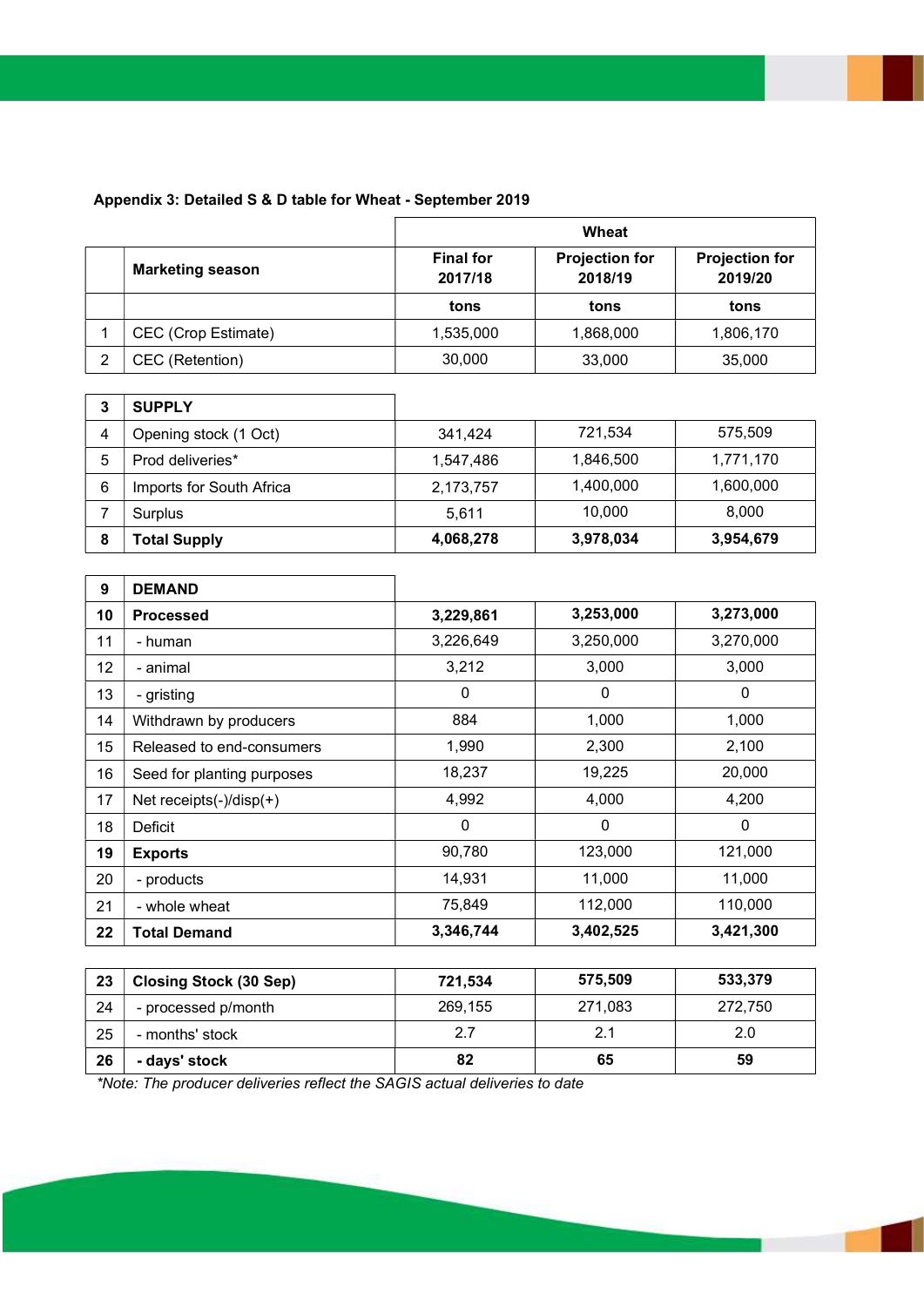# Appendix 4: Detailed S & D table for Sunflower Seed – September 2019

|                |                            | <b>Sunflower Seed</b>       |                                  |  |
|----------------|----------------------------|-----------------------------|----------------------------------|--|
|                | <b>Marketing season</b>    | <b>Final for</b><br>2018/19 | <b>Projection for</b><br>2019/20 |  |
|                |                            | tons                        | tons                             |  |
| $\mathbf{1}$   | CEC (Crop Estimate)        | 862,000                     | 680,940                          |  |
| $\overline{2}$ | <b>SUPPLY</b>              |                             |                                  |  |
| 3              | Opening stock (1 Mch)      | 154,841                     | 120,165                          |  |
| $\overline{4}$ | Prod deliveries            | 863,184                     | 680,940                          |  |
| 5              | Imports for South Africa   | 1,324                       | 40,000                           |  |
| 6              | Surplus                    | 6,863                       | 7,000                            |  |
| $\overline{7}$ | <b>Total Supply</b>        | 1,026,212                   | 848,105                          |  |
|                |                            |                             |                                  |  |
| 8              | <b>DEMAND</b>              |                             |                                  |  |
| 9              | <b>Processed</b>           | 900,045                     | 747,550                          |  |
| 10             | - human                    | 1,609                       | 1,550                            |  |
| 11             | - animal                   | 5,114                       | 6,000                            |  |
| 12             | - crush (oil and oilcake)  | 893,322                     | 740,000                          |  |
| 13             | Withdrawn by producers     | 519                         | 500                              |  |
| 14             | Released to end-consumers  | 1,764                       | 1,200                            |  |
| 15             | Seed for planting purposes | 3,582                       | 3,200                            |  |
| 16             | Net receipts(-)/disp(+)    | $-378$                      | 1,500                            |  |
| 17             | <b>Deficit</b>             | $\overline{0}$              | $\mathbf 0$                      |  |
| 18             | <b>Exports</b>             | 515                         | 500                              |  |
| 19             | <b>Total Demand</b>        | 906,047                     | 754,450                          |  |
|                |                            |                             |                                  |  |

| 20 | Ending Stock (28/29 Feb) | 120,165 | 93,655 |
|----|--------------------------|---------|--------|
| 21 | - processed p/month      | 75.004  | 62.296 |
| 22 | - months' stock          | 1.6     | 1.5    |
| 23 | - days' stock            | 49      | 46     |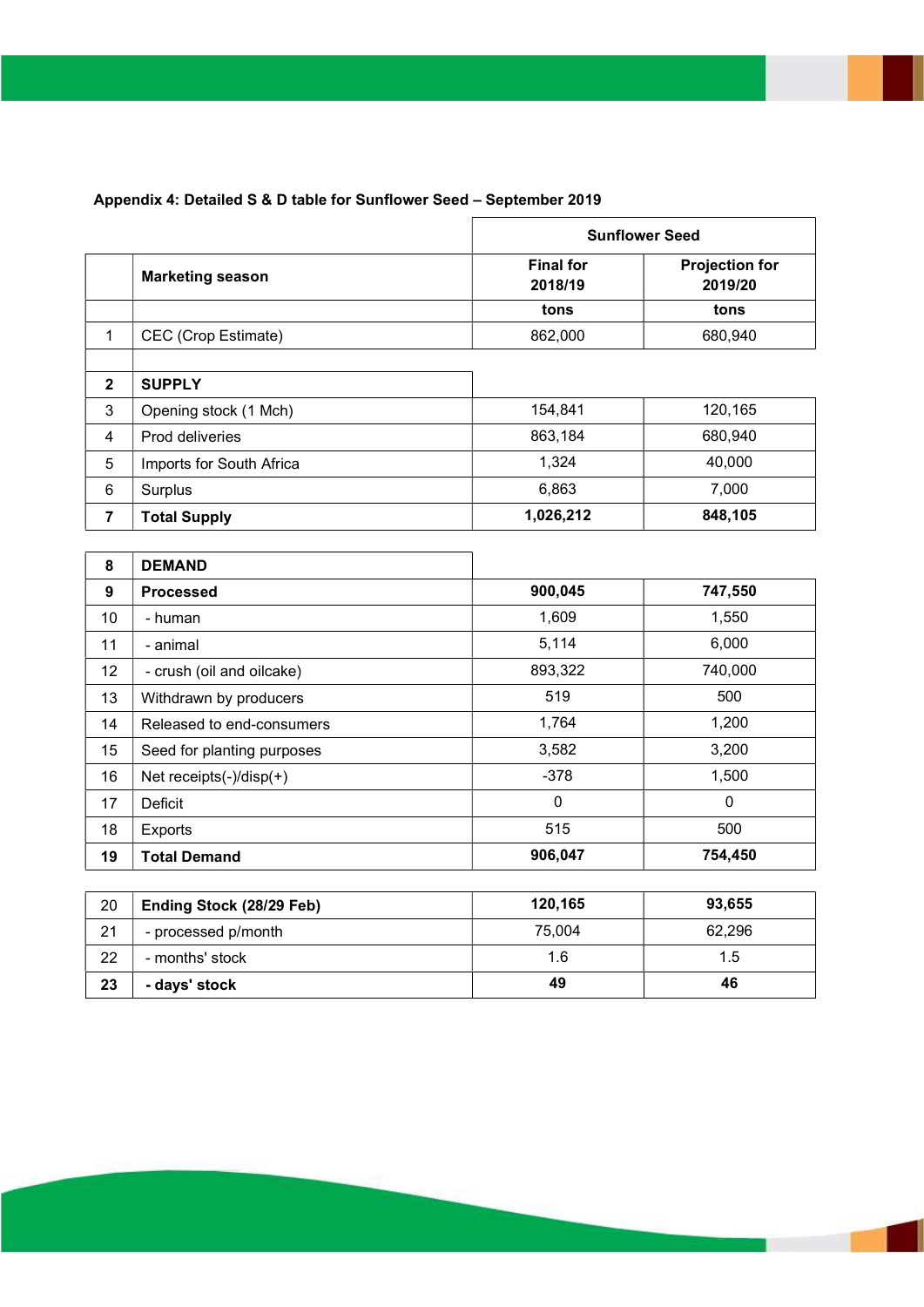|  |  |  |  | Appendix 5: Detailed S & D table for Soybeans - September 2019 |
|--|--|--|--|----------------------------------------------------------------|
|--|--|--|--|----------------------------------------------------------------|

|   |                         | <b>Soybeans</b>             |                                  |
|---|-------------------------|-----------------------------|----------------------------------|
|   | <b>Marketing season</b> | <b>Final for</b><br>2018/19 | <b>Projection for</b><br>2019/20 |
|   |                         | tons                        | tons                             |
|   | CEC (Crop Estimate)     | 1,540,000                   | 1,170,345                        |
| ⌒ | Retention               | 0                           | 30,000                           |

| ּ | <b>SUPPLY</b>            |           |           |
|---|--------------------------|-----------|-----------|
| 4 | Opening stock (1 Mch)    | 330,535   | 502,241   |
| 5 | Prod deliveries          | 1,502,976 | 1,140,345 |
| 6 | Imports for South Africa | 6,945     | 9,000     |
|   | Surplus                  | 4.497     | 5,000     |
| 8 | <b>Total Supply</b>      | 1,844,953 | 1,656,586 |

| 9               | <b>DEMAND</b>                 |           |           |
|-----------------|-------------------------------|-----------|-----------|
| 10              | <b>Processed</b>              | 1,298,544 | 1,415,500 |
| 11              | - human                       | 25,005    | 25,500    |
| 12 <sub>2</sub> | - animal feed (full fat soya) | 218,973   | 230,000   |
| 13              | - crush (oil/oilcake)         | 1,054,566 | 1,160,000 |
| 14              | Withdrawn by producers        | 567       | 750       |
| 15              | Released to end-consumers     | 431       | 450       |
| 16              | Seed for planting purposes    | 10,599    | 11,000    |
| 17              | Net receipts(-)/disp(+)       | $-239$    | 600       |
| 18              | Deficit                       | 0         | 0         |
| 19              | <b>Exports</b>                | 32,810    | 4,000     |
| 20              | <b>Total Demand</b>           | 1,342,712 | 1,432,300 |

| 21 | Closing Stock (28/29 Feb) | 502,241 | 224,286 |
|----|---------------------------|---------|---------|
| 22 | - processed p/month       | 108.212 | 117.958 |
| 23 | - months' stock           | 4.6     | 1.9     |
| 24 | - days stock              | 141     | 58      |